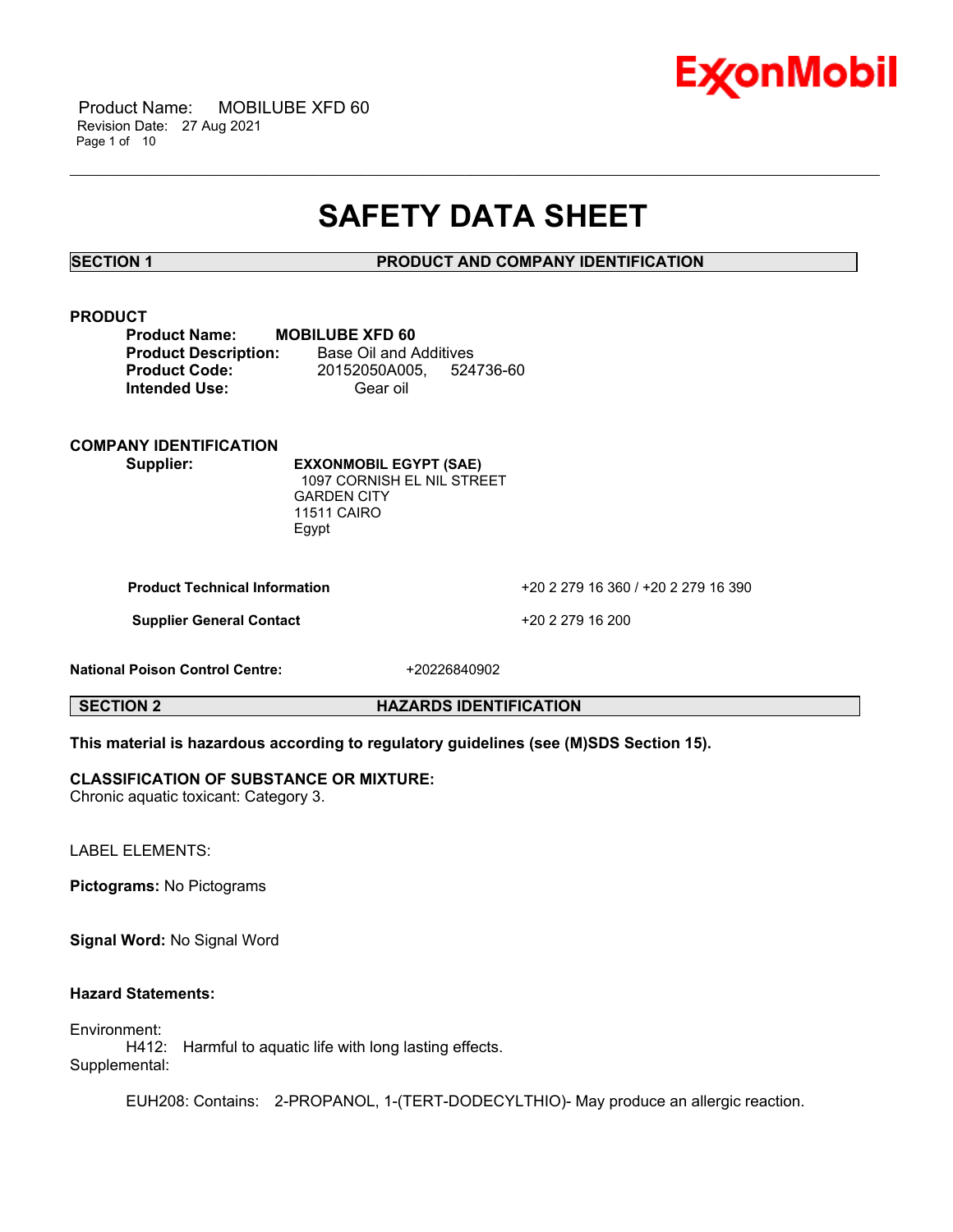

 Product Name: MOBILUBE XFD 60 Revision Date: 27 Aug 2021 Page 2 of 10

#### **Precautionary Statements:**

Prevention:

P273: Avoid release to the environment.

Disposal:

P501: Dispose of contents and container in accordance with local regulations.

#### **Other hazard information:**

#### **Physical / Chemical Hazards:**

No significant hazards.

#### **Health Hazards:**

High-pressure injection under skin may cause serious damage. Excessive exposure may result in eye, skin, or respiratory irritation.

#### **Environmental Hazards:**

No additional hazards.

**NOTE:** This material should not be used for any other purpose than the intended use in Section 1 without expert advice. Health studies have shown that chemical exposure may cause potential human health risks which may vary from person to person.

\_\_\_\_\_\_\_\_\_\_\_\_\_\_\_\_\_\_\_\_\_\_\_\_\_\_\_\_\_\_\_\_\_\_\_\_\_\_\_\_\_\_\_\_\_\_\_\_\_\_\_\_\_\_\_\_\_\_\_\_\_\_\_\_\_\_\_\_\_\_\_\_\_\_\_\_\_\_\_\_\_\_\_\_\_\_\_\_\_\_\_\_\_\_\_\_\_\_\_\_\_\_\_\_\_\_\_\_\_\_\_\_\_\_\_\_\_

#### **SECTION 3 COMPOSITION / INFORMATION ON INGREDIENTS**

This material is defined as a mixture.

#### **No Reportable Hazardous Substance(s) or Complex Substance(s).**

| <b>Name</b>                                            | CAS#       | Concentration* | <b>GHS Hazard Codes</b>                                         |
|--------------------------------------------------------|------------|----------------|-----------------------------------------------------------------|
| 2-PROPANOL, 1-(TERT-DODECYLTHIO)-                      | 67124-09-8 | $0.1 - 5.1\%$  | H317, H400(M factor 1),<br>$H410(M$ factor 1)                   |
| BIS(2-HYDROXYETHYL) TALLOW AMINE                       | 61791-44-4 | $0.1 - 5.25\%$ | H290, H302, H314(1C),<br>H400(M factor 10).<br>H410(M factor 1) |
| Distillates (petroleum), hydrotreated heavy paraffinic | 64742-54-7 | l - < 5%       | H <sub>304</sub>                                                |

\* All concentrations are percent by weight unless ingredient is a gas. Gas concentrations are in percent by volume.

# **SECTION 4 FIRST AID MEASURES**

#### **INHALATION**

mouth-to-mouth resuscitation.

Remove from further exposure. For those providing assistance, avoid exposure to yourself or others. Use adequate respiratory protection. If respiratory irritation, dizziness, nausea, or unconsciousness occurs, seek immediate medical assistance. If breathing has stopped, assist ventilation with a mechanical device or use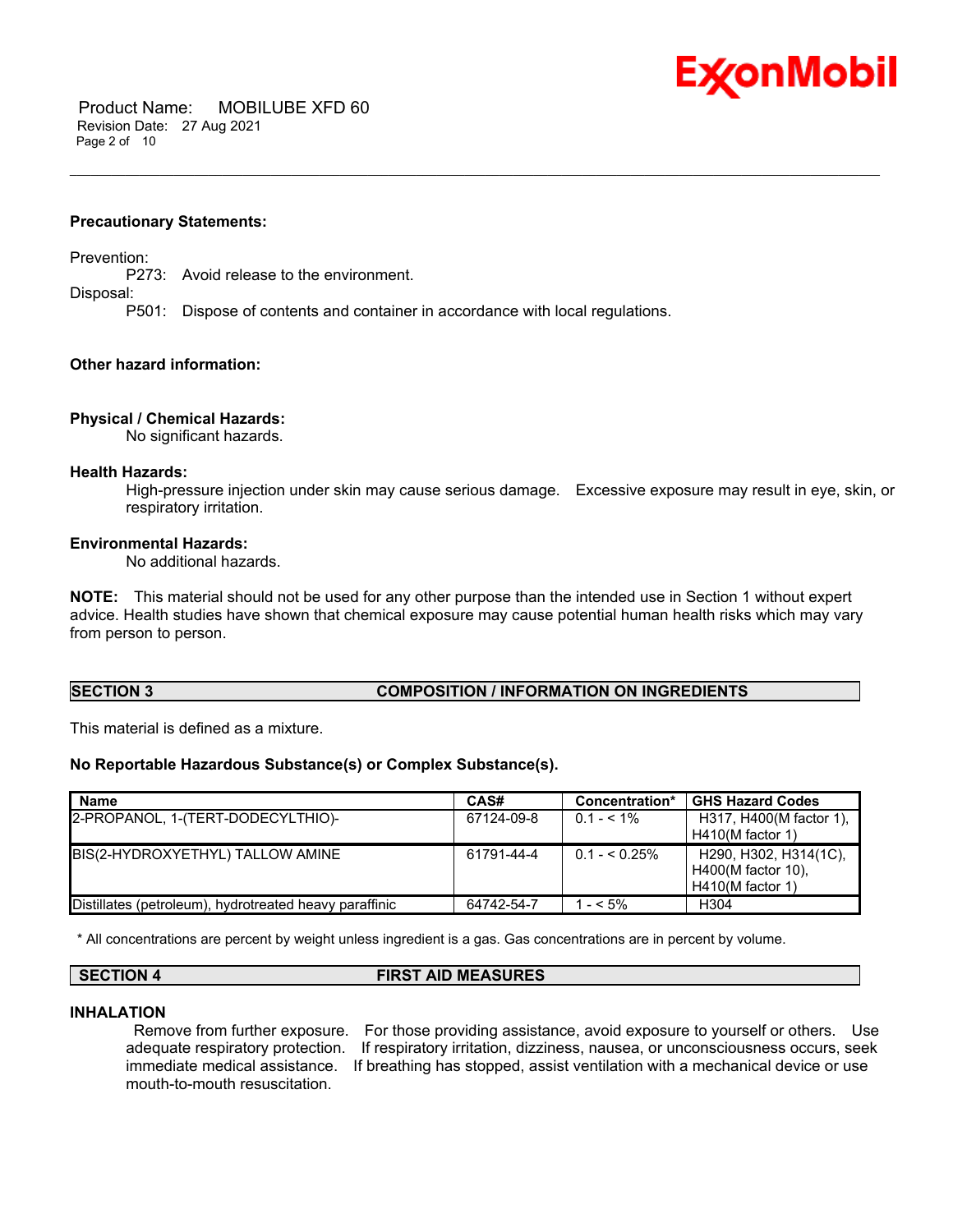

 Product Name: MOBILUBE XFD 60 Revision Date: 27 Aug 2021 Page 3 of 10

#### **SKIN CONTACT**

Wash contact areas with soap and water. If product is injected into or under the skin, or into any part of the body, regardless of the appearance of the wound or its size, the individual should be evaluated immediately by a physician as a surgical emergency. Even though initial symptoms from high pressure injection may be minimal or absent, early surgical treatment within the first few hours may significantly reduce the ultimate extent of injury.

\_\_\_\_\_\_\_\_\_\_\_\_\_\_\_\_\_\_\_\_\_\_\_\_\_\_\_\_\_\_\_\_\_\_\_\_\_\_\_\_\_\_\_\_\_\_\_\_\_\_\_\_\_\_\_\_\_\_\_\_\_\_\_\_\_\_\_\_\_\_\_\_\_\_\_\_\_\_\_\_\_\_\_\_\_\_\_\_\_\_\_\_\_\_\_\_\_\_\_\_\_\_\_\_\_\_\_\_\_\_\_\_\_\_\_\_\_

### **EYE CONTACT**

Flush thoroughly with water. If irritation occurs, get medical assistance.

### **INGESTION**

First aid is normally not required. Seek medical attention if discomfort occurs.

#### **NOTE TO PHYSICIAN**

None

### **SECTION 5 FIRE FIGHTING MEASURES**

#### **EXTINGUISHING MEDIA**

**Appropriate Extinguishing Media:** Use water fog, foam, dry chemical or carbon dioxide (CO2) to extinguish flames.

**Inappropriate Extinguishing Media:** Straight streams of water

#### **FIRE FIGHTING**

**Fire Fighting Instructions:** Evacuate area. Prevent run-off from fire control or dilution from entering streams, sewers or drinking water supply. Fire-fighters should use standard protective equipment and in enclosed spaces, self-contained breathing apparatus (SCBA). Use water spray to cool fire exposed surfaces and to protect personnel.

**Hazardous Combustion Products:** Aldehydes, Incomplete combustion products, Oxides of carbon, Smoke, Fume, Sulphur oxides

#### **FLAMMABILITY PROPERTIES**

**Flash Point [Method]:** >230°C (446°F) [ASTM D-92] **Flammable Limits (Approximate volume % in air):** LEL: 0.9 UEL: 7.0 **Autoignition Temperature:** N/D

#### **SECTION 6 ACCIDENTAL RELEASE MEASURES**

#### **NOTIFICATION PROCEDURES**

In the event of a spill or accidental release, notify relevant authorities in accordance with all applicable regulations.

#### **PROTECTIVE MEASURES**

Avoid contact with spilled material. See Section 5 for fire fighting information. See the Hazard Identification Section for Significant Hazards. See Section 4 for First Aid Advice. See Section 8 for advice on the minimum requirements for personal protective equipment. Additional protective measures may be necessary, depending on the specific circumstances and/or the expert judgment of the emergency responders.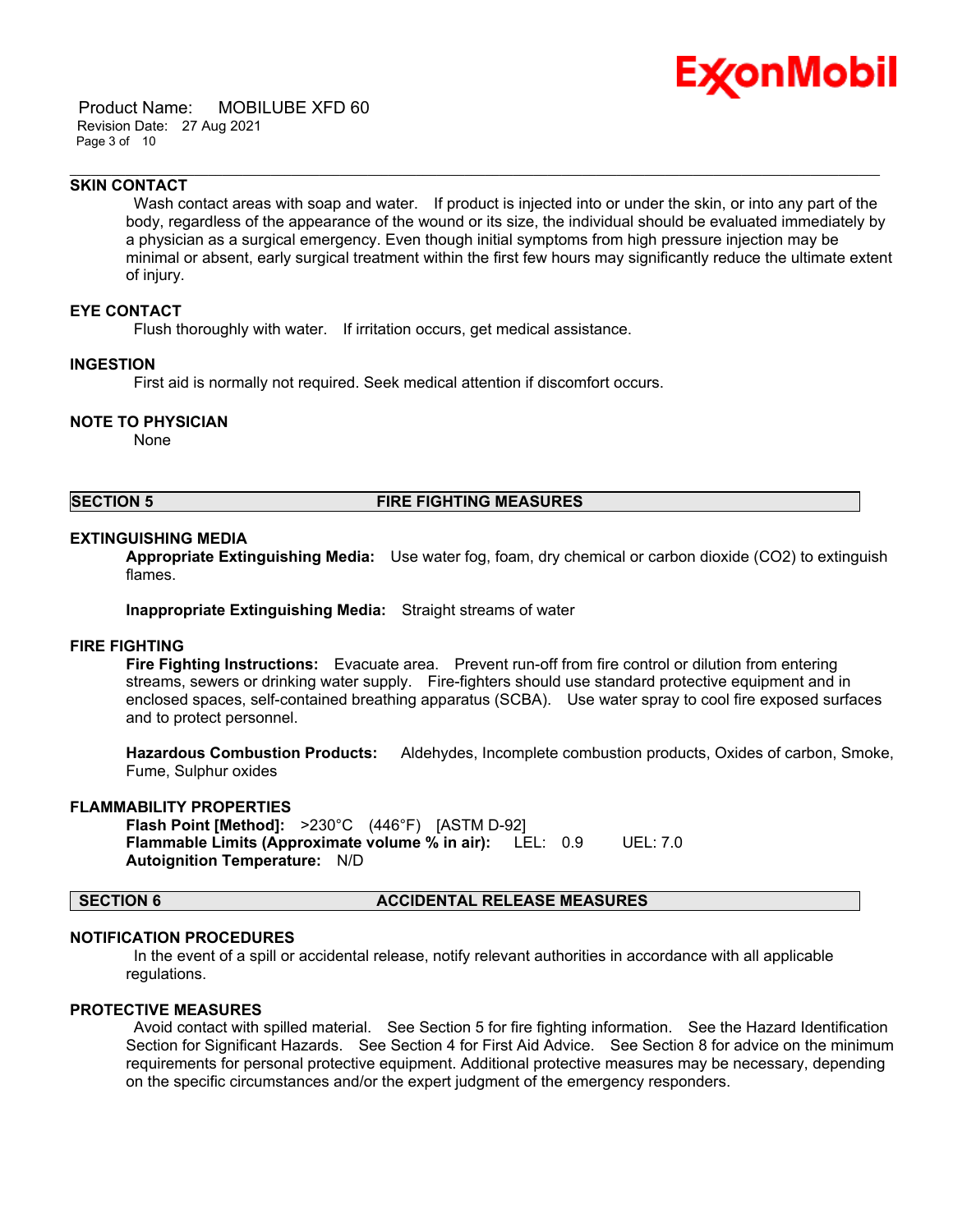

 Product Name: MOBILUBE XFD 60 Revision Date: 27 Aug 2021 Page 4 of 10

> For emergency responders: Respiratory protection: respiratory protection will be necessary only in special cases, e.g., formation of mists. Half-face or full-face respirator with filter(s) for dust/organic vapor or Self Contained Breathing Apparatus (SCBA) can be used depending on the size of spill and potential level of exposure. If the exposure cannot be completely characterized or an oxygen deficient atmosphere is possible or anticipated, SCBA is recommended. Work gloves that are resistant to hydrocarbons are recommended. Gloves made of polyvinyl acetate (PVA) are not water-resistant and are not suitable for emergency use. Chemical goggles are recommended if splashes or contact with eyes is possible. Small spills: normal antistatic work clothes are usually adequate. Large spills: full body suit of chemical resistant, antistatic material is recommended.

### **SPILL MANAGEMENT**

**Land Spill:** Stop leak if you can do so without risk. Recover by pumping or with suitable absorbent.

\_\_\_\_\_\_\_\_\_\_\_\_\_\_\_\_\_\_\_\_\_\_\_\_\_\_\_\_\_\_\_\_\_\_\_\_\_\_\_\_\_\_\_\_\_\_\_\_\_\_\_\_\_\_\_\_\_\_\_\_\_\_\_\_\_\_\_\_\_\_\_\_\_\_\_\_\_\_\_\_\_\_\_\_\_\_\_\_\_\_\_\_\_\_\_\_\_\_\_\_\_\_\_\_\_\_\_\_\_\_\_\_\_\_\_\_\_

**Water Spill:** Stop leak if you can do so without risk. Confine the spill immediately with booms. Warn other shipping. Remove from the surface by skimming or with suitable absorbents. Seek the advice of a specialist before using dispersants.

Water spill and land spill recommendations are based on the most likely spill scenario for this material; however, geographic conditions, wind, temperature, (and in the case of a water spill) wave and current direction and speed may greatly influence the appropriate action to be taken. For this reason, local experts should be consulted. Note: Local regulations may prescribe or limit action to be taken.

#### **ENVIRONMENTAL PRECAUTIONS**

Large Spills: Dyke far ahead of liquid spill for later recovery and disposal. Prevent entry into waterways, sewers, basements or confined areas.

### **SECTION 7 HANDLING AND STORAGE**

#### **HANDLING**

 Prevent small spills and leakage to avoid slip hazard. Material can accumulate static charges which may cause an electrical spark (ignition source). When the material is handled in bulk, an electrical spark could ignite any flammable vapors from liquids or residues that may be present (e.g., during switch-loading operations). Use proper bonding and/or earthing procedures. However, bonding and earthing may not eliminate the hazard from static accumulation. Consult local applicable standards for guidance. Additional references include American Petroleum Institute 2003 (Protection Against Ignitions Arising out of Static, Lightning and Stray Currents) or National Fire Protection Agency 77 (Recommended Practice on Static Electricity) or CENELEC CLC/TR 50404 (Electrostatics - Code of practice for the avoidance of hazards due to static electricity).

**Static Accumulator:** This material is a static accumulator.

#### **STORAGE**

The type of container used to store the material may affect static accumulation and dissipation. Do not store in open or unlabelled containers. Keep away from incompatible materials.

### **SECTION 8 EXPOSURE CONTROLS / PERSONAL PROTECTION**

#### **EXPOSURE LIMIT VALUES**

**Exposure limits/standards (Note: Exposure limits are not additive):**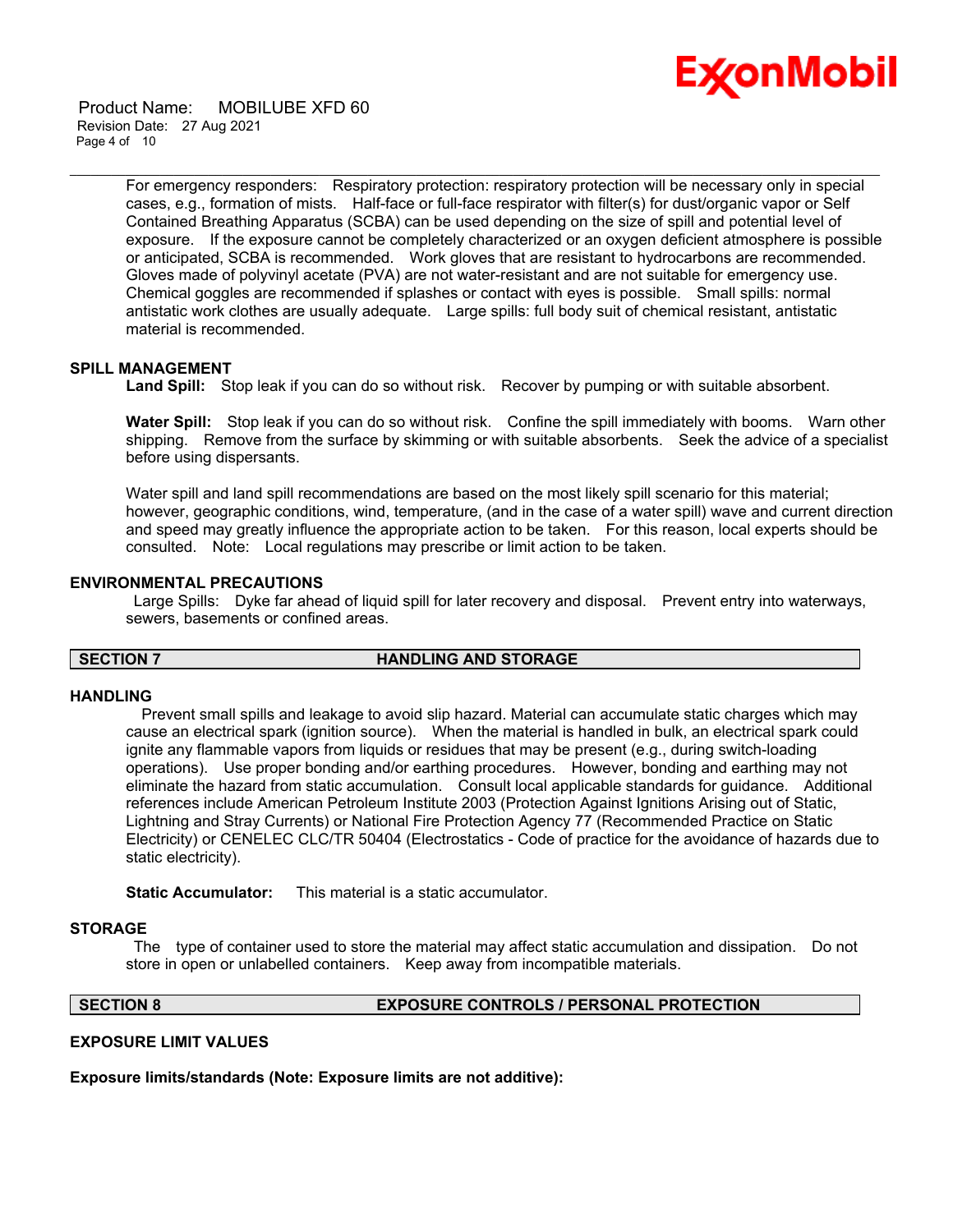

 Product Name: MOBILUBE XFD 60 Revision Date: 27 Aug 2021 Page 5 of 10

| <b>Substance Name</b>                                     | <b>Form</b>            | Limit/Standard |                     | <b>Note</b> | <b>Source</b> |
|-----------------------------------------------------------|------------------------|----------------|---------------------|-------------|---------------|
| Distillates (petroleum), hydrotreated<br>heavy paraffinic | Mist.                  | <b>STEL</b>    | $10 \text{ mg/m}$   |             | Egypt OELs    |
| Distillates (petroleum), hydrotreated<br>heavy paraffinic | Mist.                  | <b>TWA</b>     | $5 \text{ mg/m}$ 3  |             | Egypt OELs    |
| Distillates (petroleum), hydrotreated<br>heavy paraffinic | Inhalable<br>fraction. | <b>TWA</b>     | $5 \,\mathrm{mg/m}$ |             | <b>ACGIH</b>  |

**Exposure limits/standards for materials that can be formed when handling this product:** When mists/aerosols can occur the following is recommended:  $5 \text{ mg/m}^3$  - ACGIH TLV (inhalable fraction).

Note: Information about recommended monitoring procedures can be obtained from the relevant agency(ies)/institute(s):

### **ENGINEERING CONTROLS**

The level of protection and types of controls necessary will vary depending upon potential exposure conditions. Control measures to consider:

No special requirements under ordinary conditions of use and with adequate ventilation.

### **PERSONAL PROTECTION**

Personal protective equipment selections vary based on potential exposure conditions such as applications, handling practices, concentration and ventilation. Information on the selection of protective equipment for use with this material, as provided below, is based upon intended, normal usage.

**Respiratory Protection:** If engineering controls do not maintain airborne contaminant concentrations at a level which is adequate to protect worker health, an approved respirator may be appropriate. Respirator selection, use, and maintenance must be in accordance with regulatory requirements, if applicable. Types of respirators to be considered for this material include:

No special requirements under ordinary conditions of use and with adequate ventilation.

For high airborne concentrations, use an approved supplied-air respirator, operated in positive pressure mode. Supplied air respirators with an escape bottle may be appropriate when oxygen levels are inadequate, gas/vapour warning properties are poor, or if air purifying filter capacity/rating may be exceeded.

**Hand Protection:** Any specific glove information provided is based on published literature and glove manufacturer data. Glove suitability and breakthrough time will differ depending on the specific use conditions. Contact the glove manufacturer for specific advice on glove selection and breakthrough times for your use conditions. Inspect and replace worn or damaged gloves. The types of gloves to be considered for this material include:

No protection is ordinarily required under normal conditions of use.

**Eye Protection:** If contact is likely, safety glasses with side shields are recommended.

**Skin and Body Protection:** Any specific clothing information provided is based on published literature or manufacturer data. The types of clothing to be considered for this material include:

No skin protection is ordinarily required under normal conditions of use. In accordance with good industrial hygiene practices, precautions should be taken to avoid skin contact.

**Specific Hygiene Measures:** Always observe good personal hygiene measures, such as washing after handling the material and before eating, drinking, and/or smoking. Routinely wash work clothing and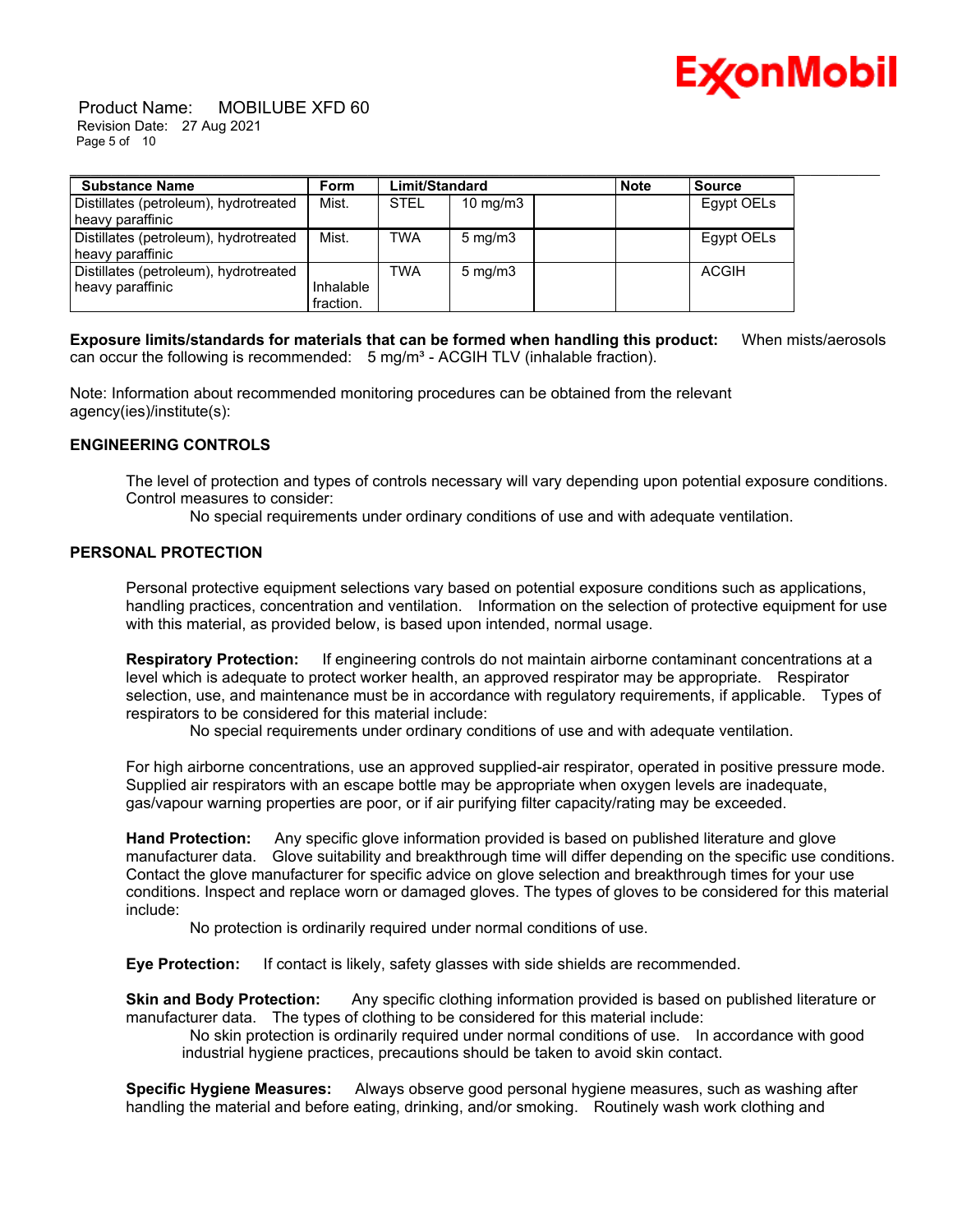

 Product Name: MOBILUBE XFD 60 Revision Date: 27 Aug 2021 Page 6 of 10

> protective equipment to remove contaminants. Discard contaminated clothing and footwear that cannot be cleaned. Practice good housekeeping.

\_\_\_\_\_\_\_\_\_\_\_\_\_\_\_\_\_\_\_\_\_\_\_\_\_\_\_\_\_\_\_\_\_\_\_\_\_\_\_\_\_\_\_\_\_\_\_\_\_\_\_\_\_\_\_\_\_\_\_\_\_\_\_\_\_\_\_\_\_\_\_\_\_\_\_\_\_\_\_\_\_\_\_\_\_\_\_\_\_\_\_\_\_\_\_\_\_\_\_\_\_\_\_\_\_\_\_\_\_\_\_\_\_\_\_\_\_

#### **ENVIRONMENTAL CONTROLS**

Comply with applicable environmental regulations limiting discharge to air, water and soil. Protect the environment by applying appropriate control measures to prevent or limit emissions.

#### **SECTION 9 PHYSICAL AND CHEMICAL PROPERTIES**

**Note: Physical and chemical properties are provided for safety, health and environmental considerations only and may not fully represent product specifications. Contact the Supplier for additional information.**

# **GENERAL INFORMATION**

**Physical State:** Liquid **Colour:** Amber **Odour:** Characteristic **Odour Threshold:** N/D

### **IMPORTANT HEALTH, SAFETY, AND ENVIRONMENTAL INFORMATION**

**Relative Density (at 15 °C):** 0.899 [ASTM D4052] **Flammability (Solid, Gas):** N/A **Flash Point [Method]:** >230°C (446°F) [ASTM D-92] **Flammable Limits (Approximate volume % in air):** LEL: 0.9 UEL: 7.0 **Autoignition Temperature:** N/D **Boiling Point / Range:** > 316°C (600°F) [Estimated] **Decomposition Temperature:** N/D **Vapour Density (Air = 1):** > 2 at 101 kPa [Estimated] **Vapour Pressure:** < 0.013 kPa (0.1 mm Hg) at 20 °C [Estimated] **Evaporation Rate (n-butyl acetate = 1):** N/D **pH:** N/A **Log Pow (n-Octanol/Water Partition Coefficient):** > 3.5 [Estimated] **Solubility in Water:** Negligible **Viscosity:** 334 cSt (334 mm2/sec) at 40°C | 25.3 cSt (25.3 mm2/sec) at 100°C [ASTM D 445] **Oxidizing Properties:** See Hazards Identification Section.

### **OTHER INFORMATION**

**Freezing Point:** N/D **Melting Point:** N/A **Pour Point:** -12°C (10°F) [ASTM D97] **DMSO Extract (mineral oil only), IP-346:** < 3 %wt

#### **SECTION 10 STABILITY AND REACTIVITY**

**STABILITY:** Material is stable under normal conditions.

**CONDITIONS TO AVOID:** Excessive heat. High energy sources of ignition.

**MATERIALS TO AVOID:** Strong oxidisers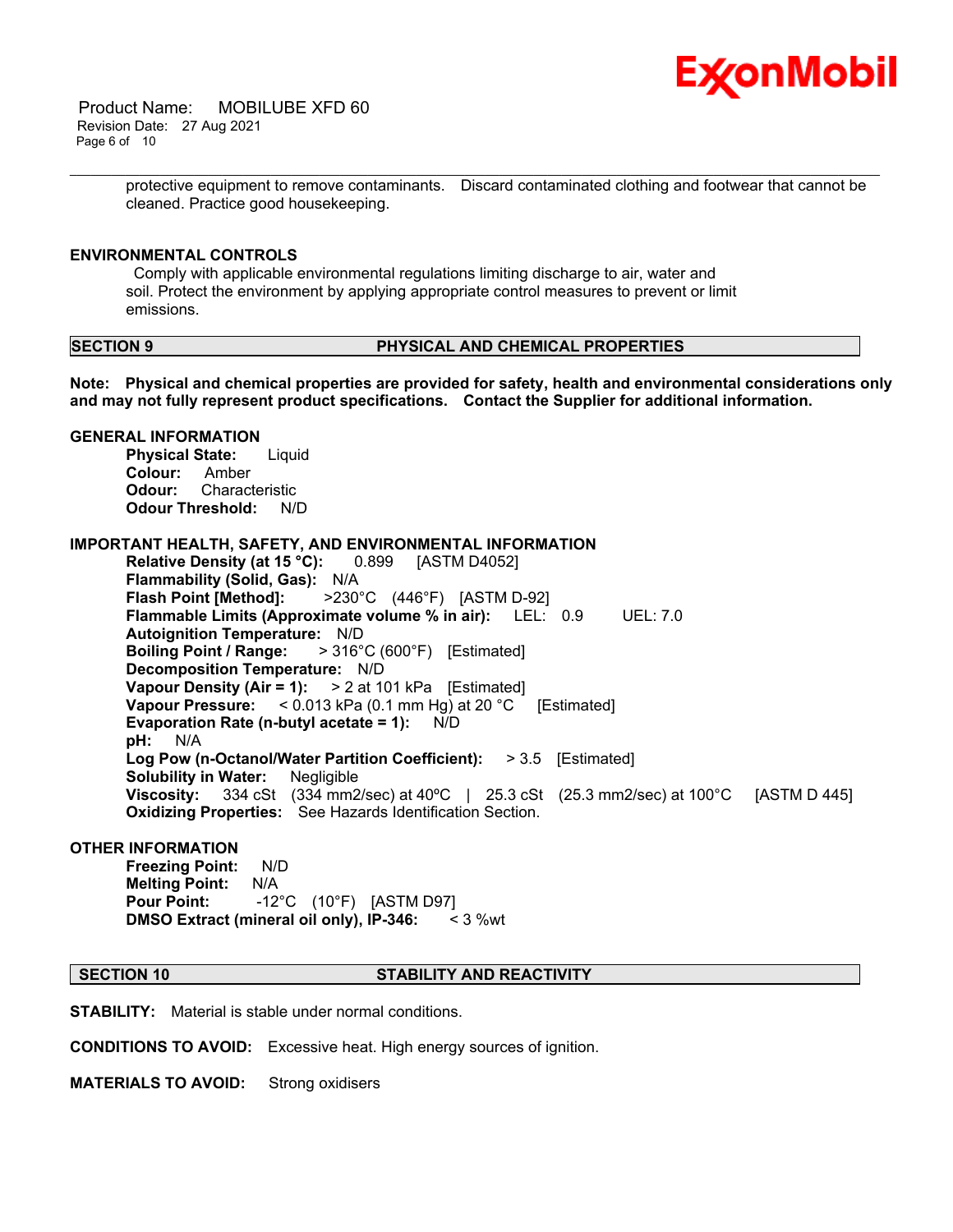

 Product Name: MOBILUBE XFD 60 Revision Date: 27 Aug 2021 Page 7 of 10

#### **HAZARDOUS DECOMPOSITION PRODUCTS:** Material does not decompose at ambient temperatures.

#### **POSSIBILITY OF HAZARDOUS REACTIONS:** Hazardous polymerization will not occur.

#### **SECTION 11 TOXICOLOGICAL INFORMATION**

\_\_\_\_\_\_\_\_\_\_\_\_\_\_\_\_\_\_\_\_\_\_\_\_\_\_\_\_\_\_\_\_\_\_\_\_\_\_\_\_\_\_\_\_\_\_\_\_\_\_\_\_\_\_\_\_\_\_\_\_\_\_\_\_\_\_\_\_\_\_\_\_\_\_\_\_\_\_\_\_\_\_\_\_\_\_\_\_\_\_\_\_\_\_\_\_\_\_\_\_\_\_\_\_\_\_\_\_\_\_\_\_\_\_\_\_\_

#### **INFORMATION ON TOXICOLOGICAL EFFECTS**

| <b>Hazard Class</b>                                               | <b>Conclusion / Remarks</b>                                                                                       |  |  |
|-------------------------------------------------------------------|-------------------------------------------------------------------------------------------------------------------|--|--|
| Inhalation                                                        |                                                                                                                   |  |  |
| Acute Toxicity: No end point data for                             | Minimally Toxic. Based on assessment of the components.                                                           |  |  |
| lmaterial.                                                        |                                                                                                                   |  |  |
| Irritation: No end point data for material.                       | Negligible hazard at ambient/normal handling temperatures.                                                        |  |  |
| Ingestion                                                         |                                                                                                                   |  |  |
| Acute Toxicity: No end point data for<br>lmaterial.               | Minimally Toxic. Based on assessment of the components.                                                           |  |  |
| <b>Skin</b>                                                       |                                                                                                                   |  |  |
| Acute Toxicity: No end point data for<br>lmaterial.               | Minimally Toxic. Based on assessment of the components.                                                           |  |  |
| Skin Corrosion/Irritation: No end point data<br>for material.     | Negligible irritation to skin at ambient temperatures. Based on<br>assessment of the components.                  |  |  |
| Eye                                                               |                                                                                                                   |  |  |
| Serious Eye Damage/Irritation: No end point<br>data for material. | May cause mild, short-lasting discomfort to eyes. Based on<br>assessment of the components.                       |  |  |
| Sensitisation                                                     |                                                                                                                   |  |  |
| Respiratory Sensitization: No end point data<br>for material.     | Not expected to be a respiratory sensitizer.                                                                      |  |  |
| Skin Sensitization: No end point data for<br>material.            | Not expected to be a skin sensitizer. Based on assessment of the<br>components.                                   |  |  |
| <b>Aspiration: Data available.</b>                                | Not expected to be an aspiration hazard. Based on physico-<br>chemical properties of the material.                |  |  |
| Germ Cell Mutagenicity: No end point data<br>for material.        | Not expected to be a germ cell mutagen. Based on assessment of<br>the components.                                 |  |  |
| Carcinogenicity: No end point data for<br>material.               | Not expected to cause cancer. Based on assessment of the<br>components.                                           |  |  |
| Reproductive Toxicity: No end point data<br>for material.         | Not expected to be a reproductive toxicant. Based on assessment<br>of the components.                             |  |  |
| Lactation: No end point data for material.                        | Not expected to cause harm to breast-fed children.                                                                |  |  |
| <b>Specific Target Organ Toxicity (STOT)</b>                      |                                                                                                                   |  |  |
| Single Exposure: No end point data for<br>lmaterial.              | Not expected to cause organ damage from a single exposure.                                                        |  |  |
| Repeated Exposure: No end point data for<br>material.             | Not expected to cause organ damage from prolonged or repeated<br>exposure. Based on assessment of the components. |  |  |

# **OTHER INFORMATION**

# **For the product itself:**

Repeated and/or prolonged exposure may cause irritation to the skin, eyes, or respiratory tract. Component concentrations in this formulation would not be expected to cause skin sensitization, based on tests of the components, this formulation, or similar formulations.

#### **Contains:**

Base oil severely refined: Not carcinogenic in animal studies. Representative material passes IP-346, Modified Ames test, and/or other screening tests. Dermal and inhalation studies showed minimal effects; lung non-specific infiltration of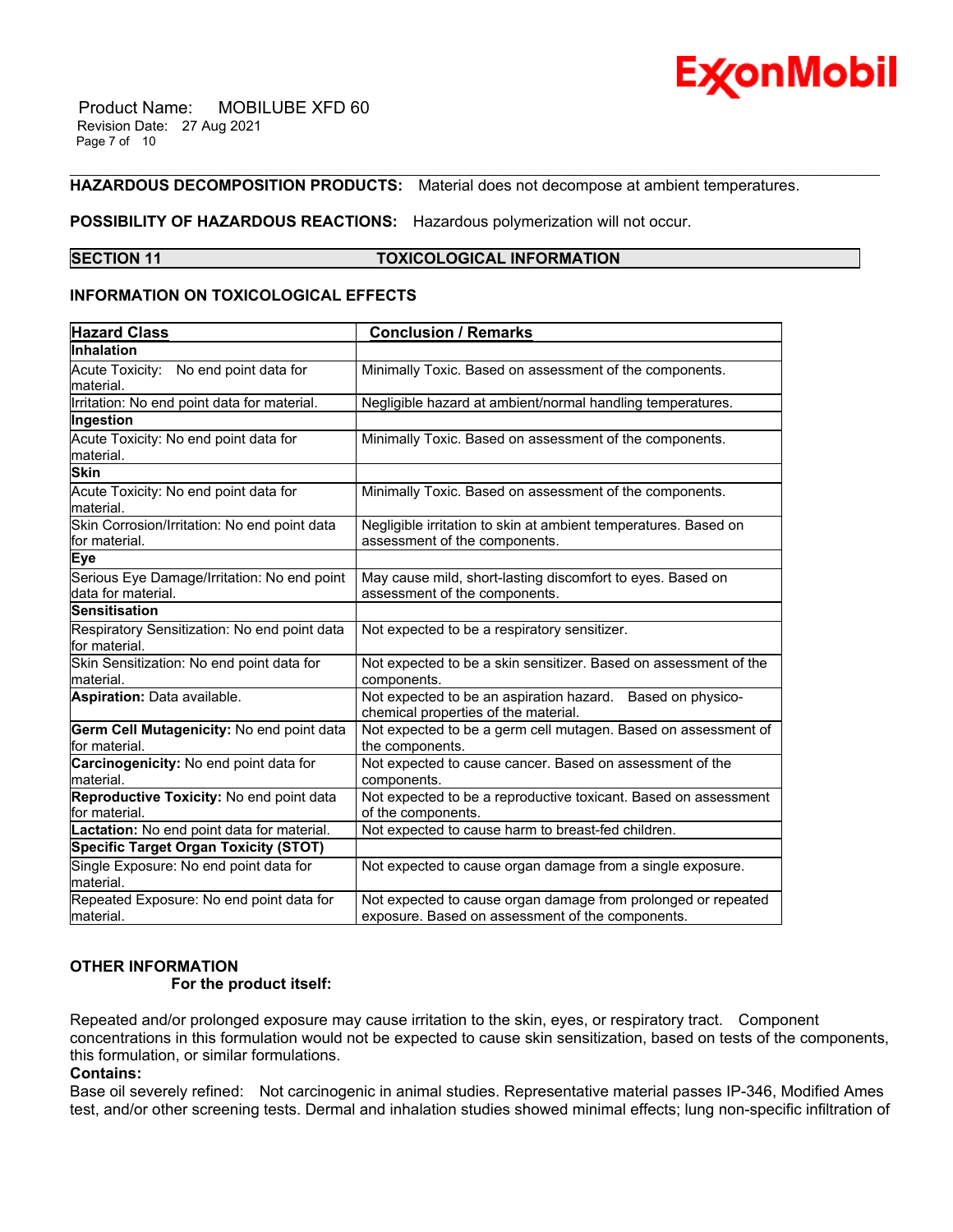

 Product Name: MOBILUBE XFD 60 Revision Date: 27 Aug 2021 Page 8 of 10

immune cells, oil deposition and minimal granuloma formation. Not sensitising in test animals.

# **SECTION 12 ECOLOGICAL INFORMATION**

\_\_\_\_\_\_\_\_\_\_\_\_\_\_\_\_\_\_\_\_\_\_\_\_\_\_\_\_\_\_\_\_\_\_\_\_\_\_\_\_\_\_\_\_\_\_\_\_\_\_\_\_\_\_\_\_\_\_\_\_\_\_\_\_\_\_\_\_\_\_\_\_\_\_\_\_\_\_\_\_\_\_\_\_\_\_\_\_\_\_\_\_\_\_\_\_\_\_\_\_\_\_\_\_\_\_\_\_\_\_\_\_\_\_\_\_\_

The information given is based on data for the material, components of the material, or for similar materials, through the application of bridging principals.

#### **ECOTOXICITY**

Material -- Expected to be toxic to aquatic organisms.

 Material -- Expected to be harmful to aquatic organisms. May cause long-term adverse effects in the aquatic environment.

#### **MOBILITY**

 Base oil component -- Low solubility and floats and is expected to migrate from water to the land. Expected to partition to sediment and wastewater solids.

# **PERSISTENCE AND DEGRADABILITY**

#### **Biodegradation:**

Base oil component -- Expected to be inherently biodegradable

#### **BIOACCUMULATION POTENTIAL**

 Base oil component -- Has the potential to bioaccumulate, however metabolism or physical properties may reduce the bioconcentration or limit bioavailability.

# **SECTION 13 DISPOSAL CONSIDERATIONS**

Disposal recommendations based on material as supplied. Disposal must be in accordance with current applicable laws and regulations, and material characteristics at time of disposal.

### **DISPOSAL RECOMMENDATIONS**

Product is suitable for burning in an enclosed controlled burner for fuel value or disposal by supervised incineration at very high temperatures to prevent formation of undesirable combustion products. Protect the environment. Dispose of used oil at designated sites. Minimize skin contact. Do not mix used oils with solvents, brake fluids or coolants.

**Empty Container Warning** Empty Container Warning (where applicable): Empty containers may contain residue and can be dangerous. Do not attempt to refill or clean containers without proper instructions. Empty drums should be completely drained and safely stored until appropriately reconditioned or disposed. Empty containers should be taken for recycling, recovery, or disposal through suitably qualified or licensed contractor and in accordance with governmental regulations. DO NOT PRESSURISE, CUT, WELD, BRAZE, SOLDER, DRILL, GRIND, OR EXPOSE SUCH CONTAINERS TO HEAT, FLAME, SPARKS, STATIC ELECTRICITY, OR OTHER SOURCES OF IGNITION. THEY MAY EXPLODE AND CAUSE INJURY OR DEATH.

**SECTION 14 TRANSPORT INFORMATION**

**LAND (ADR/RID):** Not Regulated for Land Transport

**SEA (IMDG):** Not Regulated for Sea Transport according to IMDG-Code

**Marine Pollutant:** No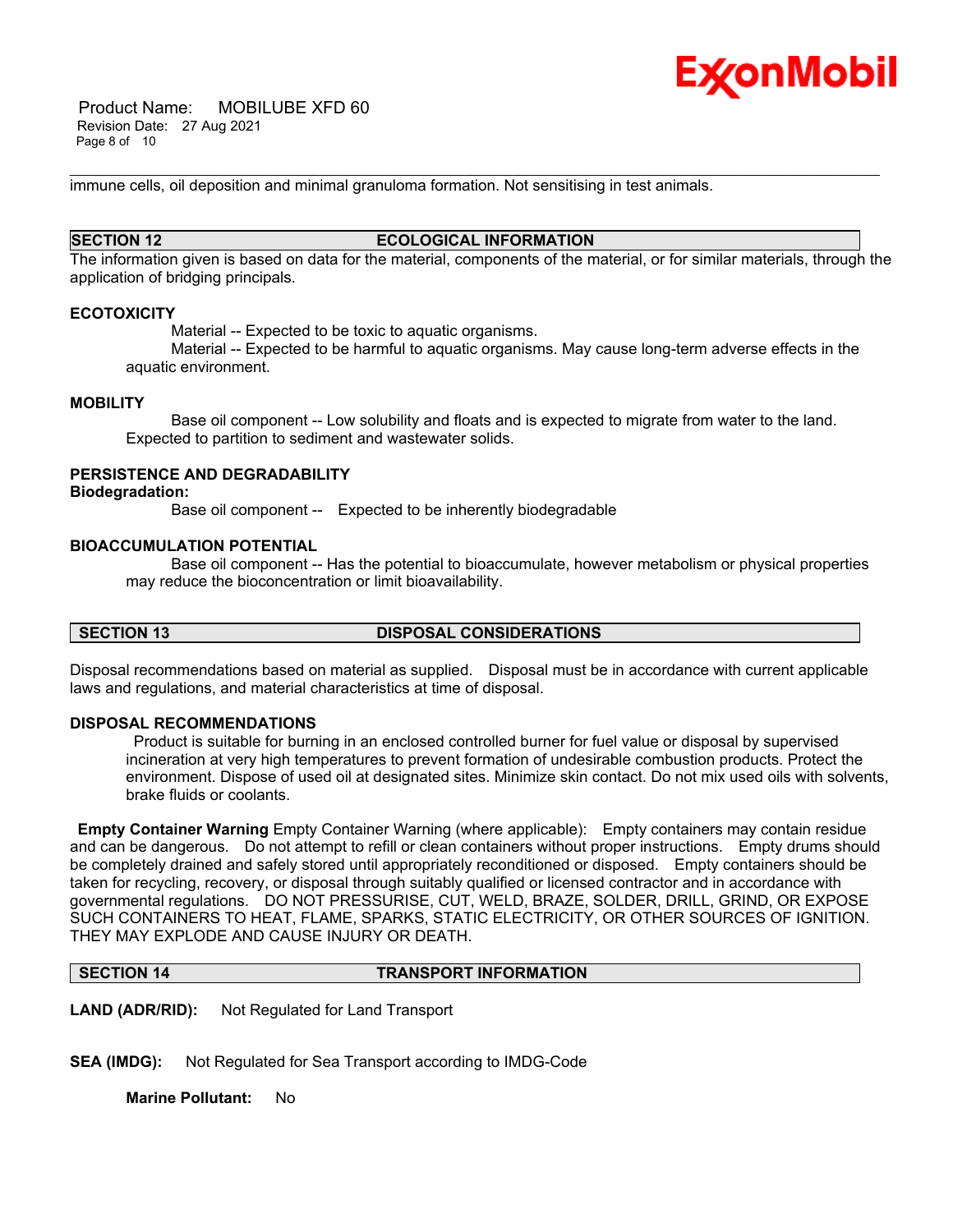

### **AIR (IATA):** Not Regulated for Air Transport

#### **SECTION 15 REGULATORY INFORMATION**

\_\_\_\_\_\_\_\_\_\_\_\_\_\_\_\_\_\_\_\_\_\_\_\_\_\_\_\_\_\_\_\_\_\_\_\_\_\_\_\_\_\_\_\_\_\_\_\_\_\_\_\_\_\_\_\_\_\_\_\_\_\_\_\_\_\_\_\_\_\_\_\_\_\_\_\_\_\_\_\_\_\_\_\_\_\_\_\_\_\_\_\_\_\_\_\_\_\_\_\_\_\_\_\_\_\_\_\_\_\_\_\_\_\_\_\_\_

**This material is considered hazardous according to the Classification of Chemicals based on Globally Harmonized System of Classification and Labelling of Chemicals (GHS).**

#### **REGULATORY STATUS AND APPLICABLE LAWS AND REGULATIONS**

**Listed or exempt from listing/notification on the following chemical inventories :** AIIC, DSL, ENCS, IECSC, ISHL, KECI, PICCS, TCSI, TSCA

# **SECTION 16 OTHER INFORMATION**

#### **N/D = Not determined, N/A = Not applicable**

**KEY TO THE H-CODES CONTAINED IN SECTION 3 OF THIS DOCUMENT (for information only):**

H290: May be corrosive to metals; Corrosive to Metals

H302: Harmful if swallowed; Acute Tox Oral, Cat 4

H304: May be fatal if swallowed and enters airways; Aspiration, Cat 1

H314(1C): Causes severe skin burns and eye damage; Skin Corr/Irritation, Cat 1C

H317: May cause allergic skin reaction; Skin Sensitisation, Cat 1

H400: Very toxic to aquatic life; Acute Env Tox, Cat 1

H410: Very toxic to aquatic life with long lasting effects; Chronic Env Tox, Cat 1

### **THIS SAFETY DATA SHEET CONTAINS THE FOLLOWING REVISIONS:**

No revision information

The information and recommendations contained herein are, to the best of ExxonMobil's knowledge and belief, accurate and reliable as of the date issued. You can contact ExxonMobil to insure that this document is the most current available from ExxonMobil. The information and recommendations are offered for the user's consideration and examination. It is the user's responsibility to satisfy itself that the product is suitable for the intended use. If buyer repackages this product, it is the user's responsibility to insure proper health, safety and other necessary information is included with and/or on the container. Appropriate warnings and safe-handling procedures should be provided to handlers and users. Alteration of this document is strictly prohibited. Except to the extent required by law, republication or retransmission of this document, in whole or in part, is not permitted. The term, "ExxonMobil" is used for convenience, and may include any one or more of ExxonMobil Chemical Company, Exxon Mobil Corporation, or any affiliates in which they directly or indirectly hold any interest.

-----------------------------------------------------------------------------------------------------------------------------------------------------

Internal Use Only MHC: 0B, 0B, 0, 0, 0, 0 PPEC: A

DGN: 2005980XEG (548938)

-----------------------------------------------------------------------------------------------------------------------------------------------------

-----------------------------------------------------------------------------------------------------------------------------------------------------